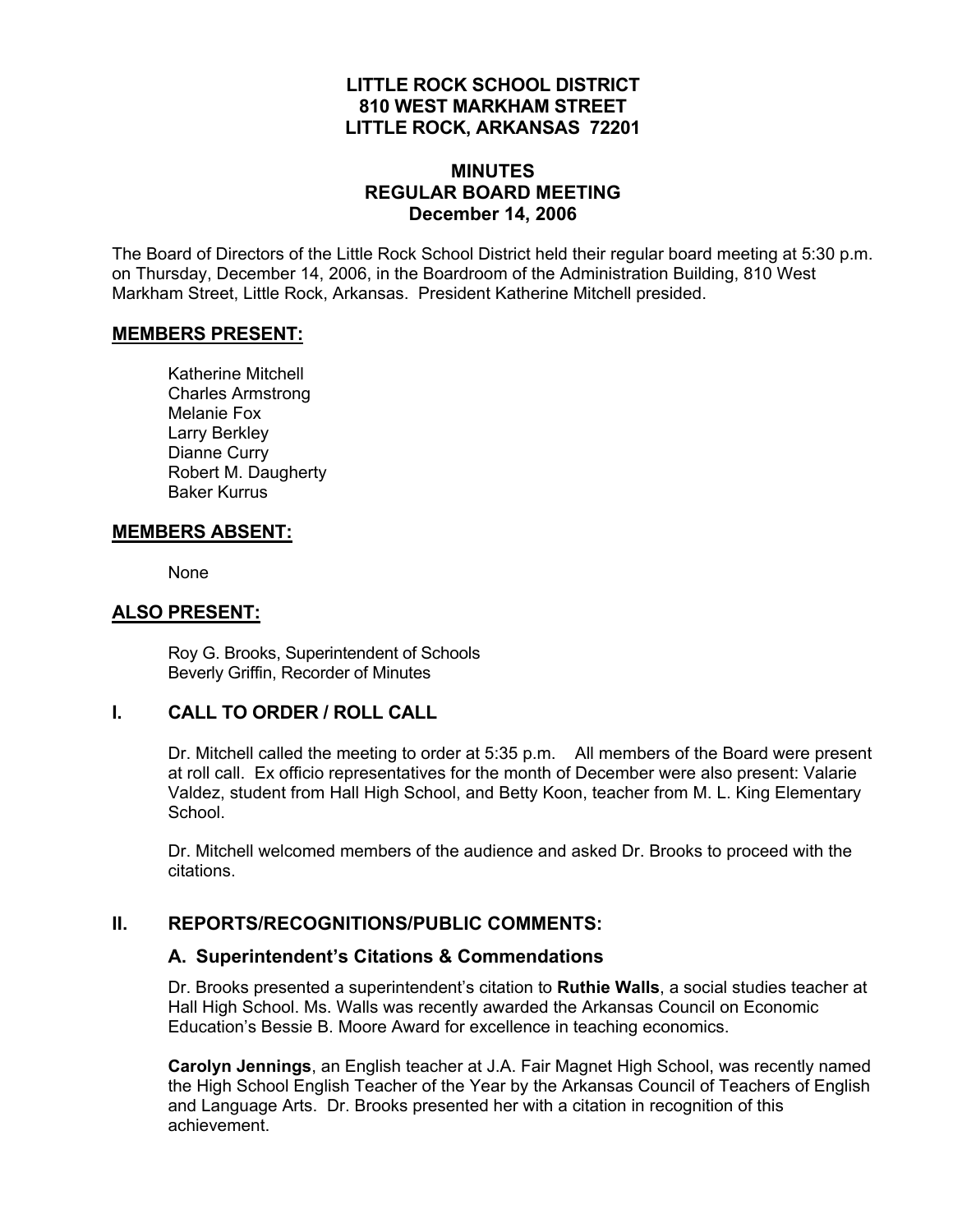The Superintendent's Quality Service Award recipients for the month of December were:

- **Dora Wallace** - Ms. Wallace was nominated by Board Member Dianne Curry. Principal Brenda Allen endorsed the nomination and commended Ms. Wallace for her commitment to excellence. Ms. Wallace introduced two of her students, **April Griffith**  and **Kelvin Parker,** who recited poems they performed at the recent Poetry Slam at J. A. Fair.
- **Jan Robbins**  - Ms. Robbins, a kindergarten teacher at Gibbs Magnet Elementary School, received five nominations from parents of Gibbs Magnet School students. Principal Felicia Hobbs supported their recommendation and submitted commendations of support.

The ex-officio representatives for the month of December were awarded certificates of appreciation for their service to the board: **Betty Koon,** teacher from Martin Luther King Magnet Elementary School; and **Valarie Valdez,** student from Hall High School.

## **B. Remarks from Citizens**

There were no members of the community signed up to speak.

## **C. PTA Council – Bernadette Turner**

Ms. Turner thanked district staff members for supporting the PTA sponsored middle school recruitment activity on Sunday, November 19, 2006. She reported that the December PTA Council meeting at Wakefield Elementary School had provided information for PTA officers regarding accessing the board agenda and becoming involved in district activities and school board meetings. She encouraged parents to become involved and to contact board members when there are issues before the board that impact their children's education.

## **D. Little Rock Classroom Teachers Association**

**Katherine Wright Knight** reported that the National Board Certification scores had been received and that at least 17 teachers had successfully completed the requirements; some of the teachers had not opened their test results. A more formal announcement will be made when all of the results have been compiled.

Ms. Wright asked the board and the district administration to continue to make a commitment to those teachers who need to retake portions of the national exam; registration is in January and the cost is \$350 per teacher for retakes. District financial support for this testing is an opportunity to partner with teachers and to work with them to improve teaching and learning.

## **III. REPORTS AND COMMUNICATIONS:**

## **A. Remarks from Board Members**

**Mr. Kurrus** complimented the students who recited their poetry and thanked them for coming before the board. He had supported the Poetry Slam at J. A. Fair but had not been able to attend.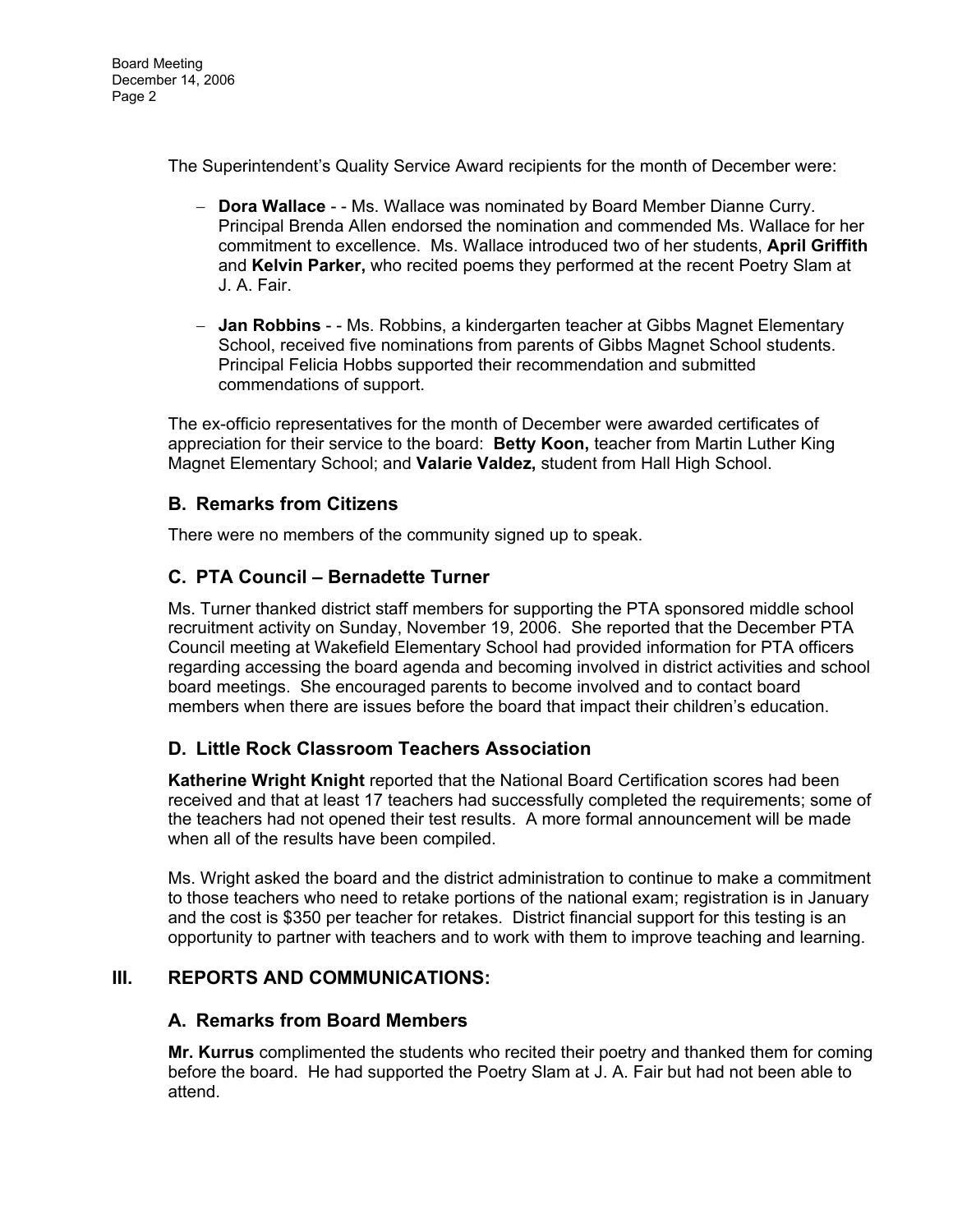**Ms. Curry** expressed excitement about her participation in the Poetry Slam at J. A. Fair. She announced the third and final Zone 7 forum, scheduled for Monday, December 18<sup>th</sup>, at Otter Creek Elementary School.

**Mr. Armstrong** encouraged the students who participated in the Poetry Slam, and reported that he had served as a judge. He briefly commented on the board's recent Saturday retreat and the community meeting which was held on Tuesday, December 12, 2006. He asked the audience members, staff and members of the community, to form partnerships with the district, and to come together to support the education of the children of the city of Little Rock.

**Dr. Daugherty** congratulated Dr. Katherine Mitchell on her selection as a Martin L. King, Jr., *Salute to Greatness Award* recipient. A banquet will be held in January in honor of this achievement.

**Mr. Berkley** thanked the staff for their preparation and contribution to the board retreat held on Saturday, December 9, 2006. He stated that the board came together to focus on activities that will help students achieve.

**Ms. Fox** stated that she was very impressed with the students who recited their poetry before the board and she thanked Ms. Wallace for inviting them to attend. She also reported that she had read on ViPS reading day at Watson and at Williams Elementary Schools. She thanked the staff members and wished the audience a happy holiday season.

**Dr. Mitchell** reported that she had also read, at Stephens Elementary School, and that she had encouraged students at Philander Smith College to participate in VIPS reading day. She announced that she had recently participated in a *Women of Faith* fundraising banquet and had spoken at the Felder Alternative School banquet, which raised funds for Felder students to take field trips.

Dr. Mitchell commended members of the board for the time that had been invested over the past few days to improve board operations and to meet the needs of our students. She invited participation of the CTA and other groups in the community to make all LRSD students are more successful. She wished everyone a Merry Christmas and a prosperous new year.

# **B. Student Assignment Report**

No report.

# **C. Open-Enrollment Charter School Application**

Dr. Watson presented a report regarding a proposed open-enrollment charter school application which was submitted late to the Arkansas Department of Education and received by the LRSD on the date of this board meeting. Dr. Watson recommended that the district take no formal opposition to this particular proposal. She reported that the application indicated they would serve kindergarten through fifth grade at-risk and special education students who performed below basic in reading and mathematics. The application stated they would start with approximately 300 students from the Little Rock area.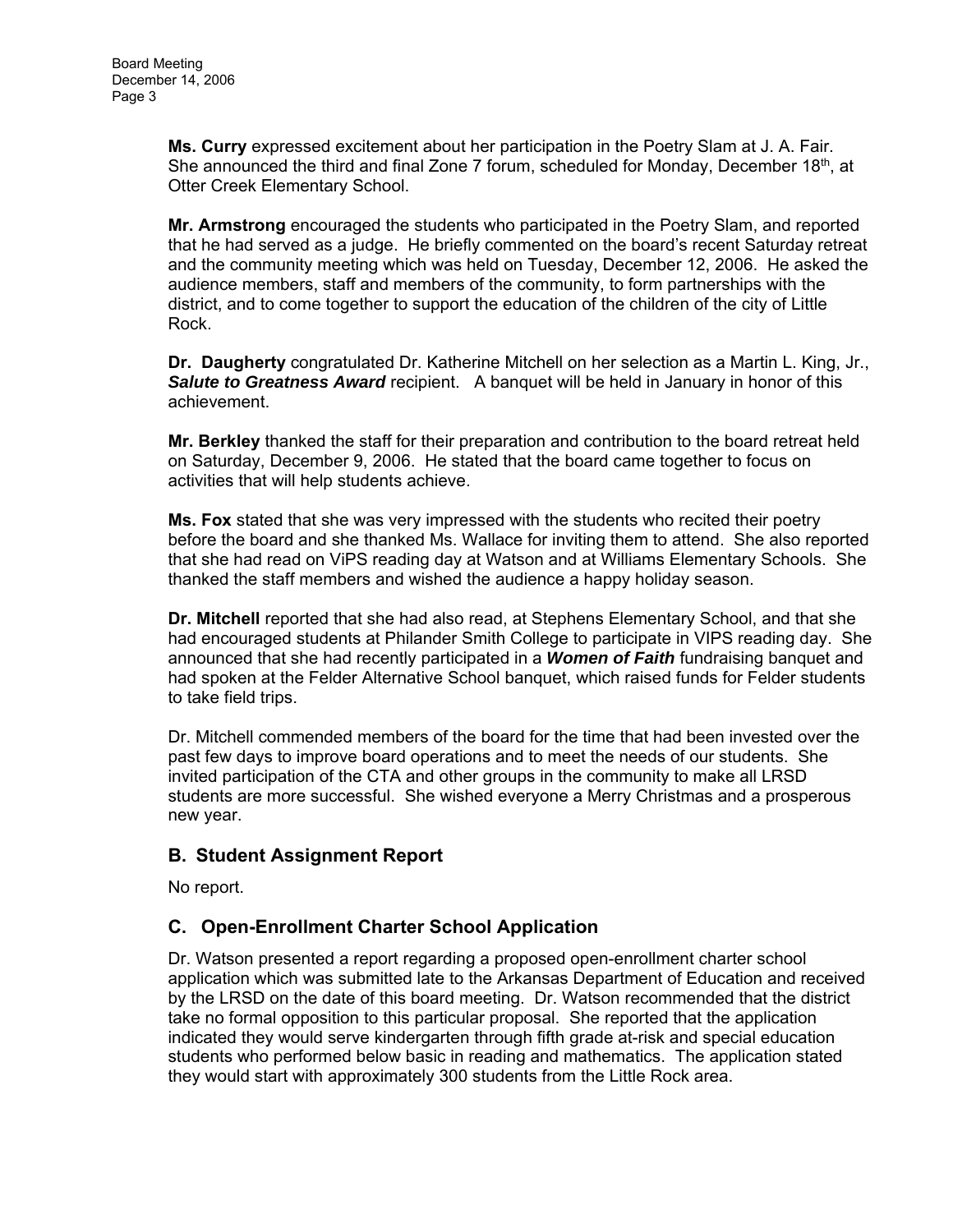Mr. Kurrus expressed concern and noted that no matter how many students are served in this and other charter schools, the bottom line means fewer students attending LRSD schools which would ultimately have an impact the district's financial bottom line. He did not wish to suspend the rules to take formal action, but he did express his opposition.

Dr. Mitchell reported that she had attended the Arkansas Board of Education charter school hearing and stated her belief that they will approve any application that comes before them unless the allotted number have already been approved out of that particular congressional district. She noted that grant money is being provided by a private foundation to every charter school who applies to them for funding.

A suspension of the rules and a vote at this time would be required in order to file a formal letter of opposition to this charter application. The board declined to do so.

# **D. Budget Update**

Mr. Milhollen was present, but there was no budget presentation.

#### **E. Internal Auditors Report**

Mr. Becker's report was provided as part of the board's agenda. He was present, but did not make any additional comments.

## **F. December 2006 Construction Report – Bond Projects**

Mr. Goodman was present, but did not address the board. His report was provided as part of the board's agenda.

## **G. Procurement Bidding Processes and Procedures**

Mr. Armstrong had requested information regarding the district's procurement and bidding processes. Board policy DJ and accompanying regulations were attached to the board's agenda. Mr. Paradis provided a brief overview of the district's compliance with applicable laws of the state of Arkansas, a review of bidding procedures, and copies of the District's Vendor Information Guide.

## **IV. APPROVAL OF ROUTINE MATTERS:**

## **A. Minutes**

Minutes from the regular board meeting of November 16, 2006, were presented for the board's review and approval. Ms. Fox moved to approve the minutes as written; Ms. Curry seconded the motion and it **carried unanimously**.

## **V. BOARD POLICY AND REGULATIONS REVIEW:**

## **A. First Reading – Wellness Policy**

Act 1220 of 2003 requires each school district in the state to have a nutrition advisory committee and requires the development of policies to support a healthy school environment.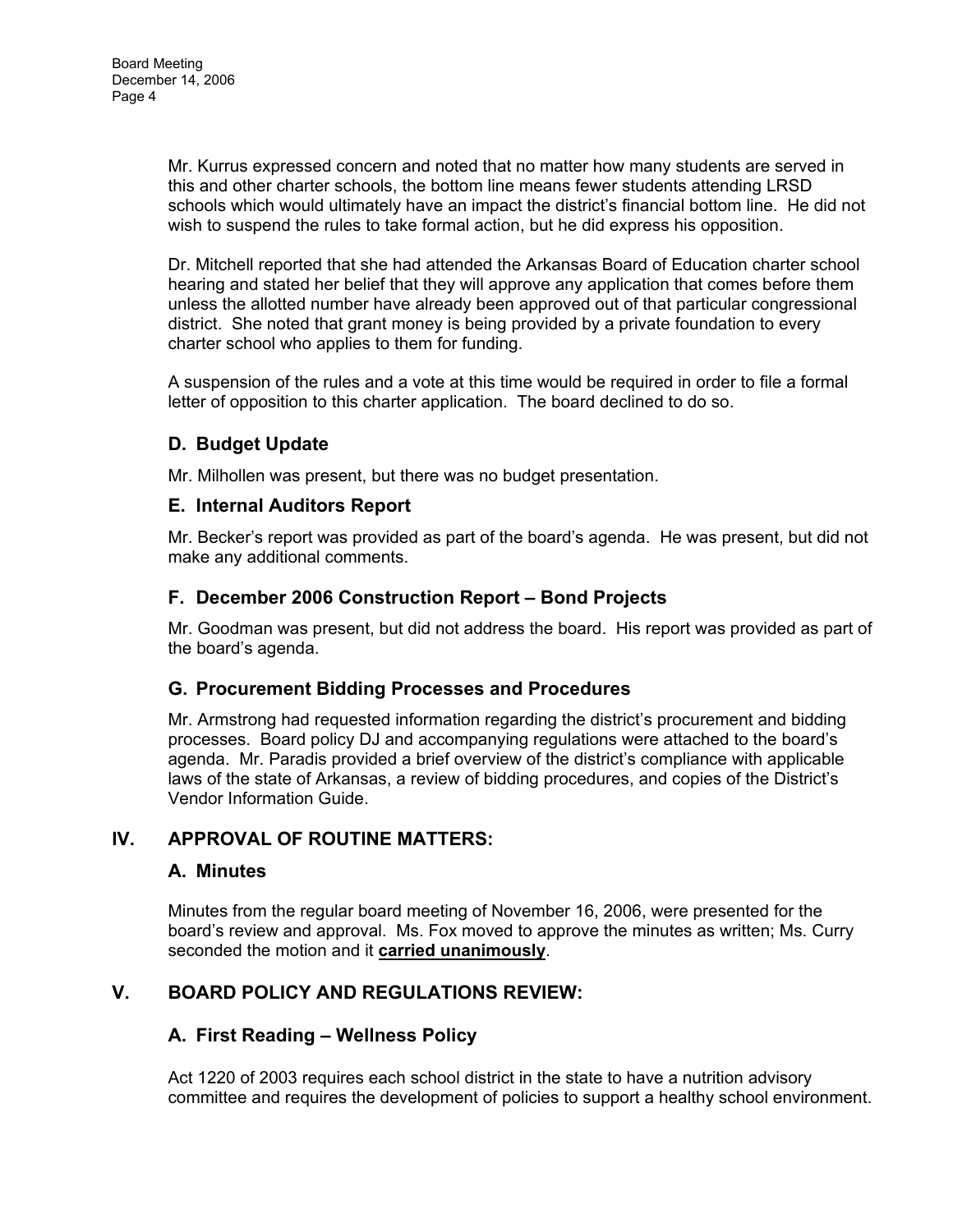The LRSD Nutrition and Physical Activity Advisory Committee presented a list of recommendations in June 2005 which were approved by the board and adopted by the administration. The committee developed a policy which was presented for first reading approval. Second reading in January will allow the time necessary to make operational changes prior to the start of the 2007-2008 school year.

Dr. Watson was present with other members of the NPAAC committee. Mr. Berkley moved to approve the policy on first reading; Ms. Fox seconded the motion and it **carried unanimously**. Dr. Mitchell commended the committee on their efforts; she had served as the board's representative on this committee.

# **VI. EDUCATIONAL SERVICES**

## **A. Pre-kindergarten Literacy Program**

The fourth and final evaluation report, Pre-Kindergarten literacy, was presented for the board's review and approval prior to submission to the court. Board members were reminded that they had received and approved evaluation reports on Read 180, 21<sup>st</sup> Century Community Learning Centers, and the A+ Program at Woodruff Elementary School at the November board meeting. These reports were completed and submitted by external evaluators, Steve Ross and James Catterall.

Dr. Ed Williams, interim director of the Planning, Research and Evaluation Department was present to respond to questions. Mr. Berkley moved to approve the report as presented; Ms. Curry seconded the motion and it **carried unanimously**.

It was noted that the report provided very encouraging information regarding Pre-K through third grade literacy progress within the LRSD and supports the district's efforts to encourage the state legislature to provide additional state funding for pre-kindergarten and early childhood education programs.

## **VII. HUMAN RESOURCES**

## **A. Personnel Changes**

Routine personnel matters were provided in the board's agenda. The superintendent recommended approval. Ms. Curry moved to approve the personnel changes as submitted; Mr. Berkley seconded the motion and it **carried unanimously**.

## **VIII. FINANCE & SUPPORT SERVICES**

## **A. Apperson Alternative Learning Center Property**

Dr. Brooks reported that the district had received an offer in the amount of \$300,000 for the purchase of surplus property at 800 Apperson, formerly the district's Alternative Learning Center. The purchaser, Cycle Breakers, Inc., is in the process of appealing a decision of the City Planning Commission to the City Board of Directors in order to gain the necessary approval to utilize this facility as a prevention and intervention treatment center.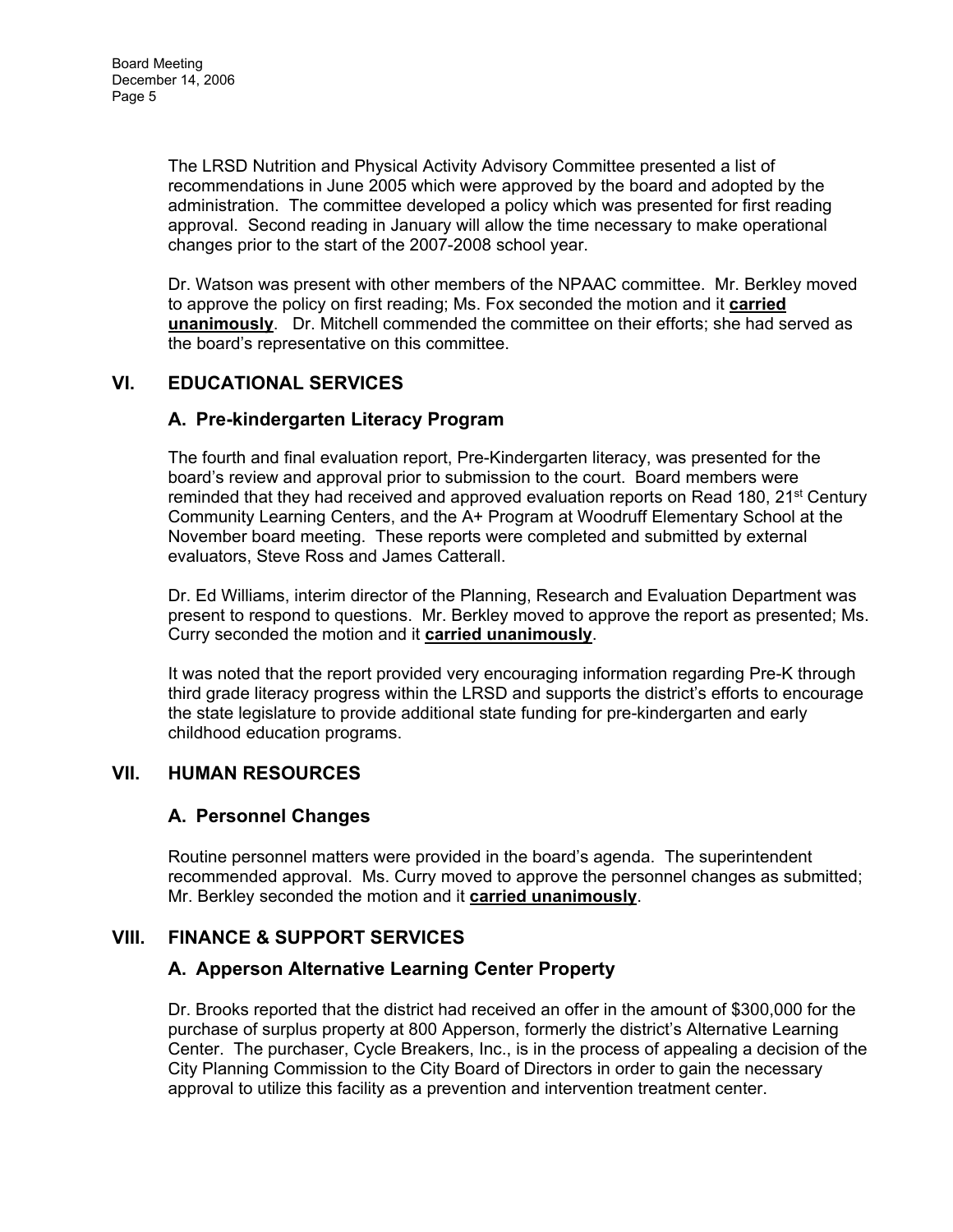The board was asked to approve the sale of this property, conditional upon Cycle Breakers, Inc. receiving the appropriate city approval. Stuart Mackey, representing The Hathaway Group, was present to respond to questions.

Mr. Mackey responded affirmatively to a question from Mr. Kurrus regarding whether the district could accept another offer while this one was pending. The City of Little Rock Board is scheduled to decide by January 18, 2007. If they approve, the district could close with Cycle Breakers by January 22, 2007. Mr. Berkley made a motion to approve the sale of the property with the agreed conditions. Dr. Daugherty seconded the motion and it **carried 6-1**, with Dr. Mitchell casting the "no" vote.

## **B. Request for Temporary Use of Badgett Parking Lot**

The administration requested board approval to allow the city of Little Rock to construct a temporary road for use by the community around the old Badgett Elementary School. The road would be used for approximately six to eight months while Fourche Dam Pike is closed for repair and construction. Mr. Milhollen was present to respond to questions. Mr. Berkley moved to approve the request; Ms. Curry seconded the motion and it **carried unanimously**.

## **C. Donations of Property**

The Board was asked to accept recent donations to the District. The student ex-officio representative, Valerie Valdez, read the listed donations. Ms. Fox made a motion to accept the donations as listed; Dr. Daugherty seconded the motion, and it **carried unanimously.**  Donations are listed in the following chart:

| <b>SCHOOL/DEPARTMENT</b>         | <b>ITEM</b>                                                                                                                  | <b>DONOR</b>                                                                                                      |
|----------------------------------|------------------------------------------------------------------------------------------------------------------------------|-------------------------------------------------------------------------------------------------------------------|
| <b>Brady Elementary School</b>   | \$300.00 cash to purchase books for<br>grades 1 and 2                                                                        | Kiwanis Club of Pulaski Heights                                                                                   |
| Fair Park Early Childhood Center | \$15,000.00 cash to be used to install<br>two outdoor tricycle tracks and to<br>purchase classroom equipment and<br>supplies | The Roy & Christine Sturgis<br>Charitable and Educational<br>Trust                                                |
|                                  | \$500.00 cash to purchase an outdoor<br>picnic table and benches for the<br>school lawn                                      | <b>Hillcrest Residents' Association</b><br>in honor of Debbie Milam's six<br>years of service on the HRA<br>board |
| Forest Heights Middle School     | Cash contributions to the FHMS<br>International Baccalaureate Program<br>\$2,300.00<br>\$100.00<br>\$25.00                   | Mr. Chris Alberts<br>Gretchen Phillips, M.D.<br>Ms. Cathy Matts                                                   |
| Henderson Middle School          | Fitness equipment, valued at<br>approximately \$300.00 to the fitness<br>team                                                | Ms. Kimberly Sanders                                                                                              |
|                                  | Fitness equipment, valued at<br>approximately \$230.00 to the fitness<br>team                                                | Ms. Meredith Spann                                                                                                |

#### **DONATIONS**